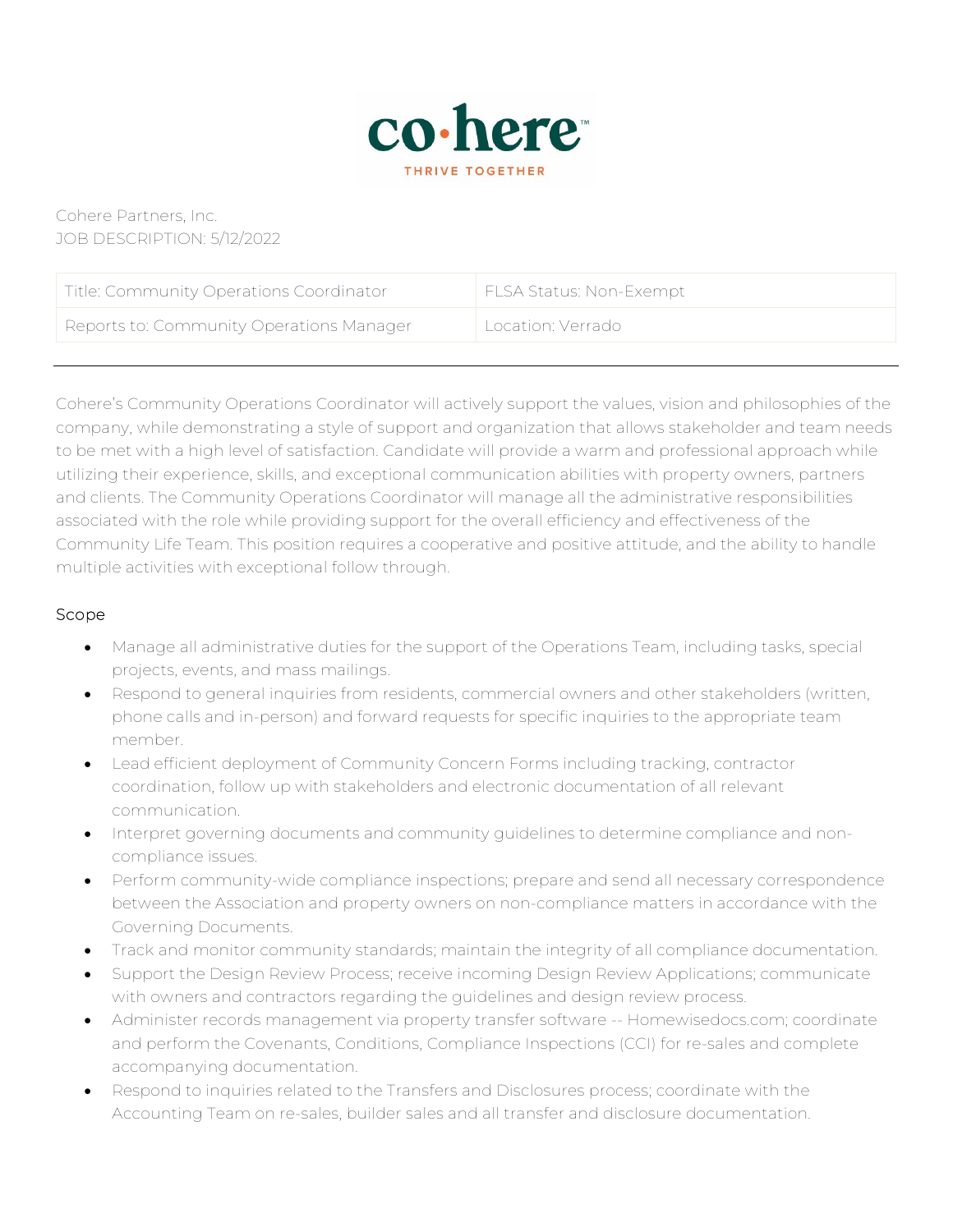- Support the administrative needs for association board meetings and community member meetings, including operations reporting statistics for board meetings, special presentations and other documents as requested.
- Ensure the integrity of all association documents & files; serve as records management coordinator.
- Coordinate educational community-wide workshops, events, and outreach programs to grow community knowledge and familiarity with the community vision, guidelines and architectural standards.
- Manage operations calendar.
- Assist in welcome process of new residents/owners.
- Manage community lease tracking and community outreach regarding rental guidelines; maintain integrity and organize leases in electronic files.
- Manage relevant Website content for Operations Team events, meetings, and governing document updates.
- Attend after hours events and meetings as necessary.
- Work collaboratively with broader Cohere team and colleagues to mine best practices and ensure efficiencies of scale.

### **Attributes**

- Key attributes for a successful Community Operations Coordinator include, but are not limited to the following capabilities, qualifications and performance skills:
- Passion for people and ability to engage in authentic, meaningful ways
- Enthusiastic, positive and professional demeanor
- Outstanding customer service skills and instincts
- Personable, tactful and diplomatic
- Collaborative, team-centered approach
- Excellent verbal, written and personal communication skills
- Conscientious and dependable work ethic and attention to detail
- Organization, prioritization, follow-up and time management skills
- Innovative and creative problem solving using a "win-win" approach
- Initiative to think, reason and make independent decisions
- Familiarity with General Accounting Practices, financial statements and budget processes
- Ability to work well under pressure, maintain composure in tense conversations, and juggle multiple projects while receiving a high volume of calls and emails; exceptional multi-tasking ability
- Flexible, adaptable and growth-oriented

### Requirements

- 3 years of progressively responsible customer service, administrative and/or operations management experience required
- Knowledge of community associations, community amenities and community governance a plus with a minimum of 1 year of community association management experience preferred
- Bachelor's or Associate's degree in a related field with transferrable skills and knowledge
- Experience in meeting coordination
- Experience working with committees, volunteers and similar stakeholder groups
- Proficiency in a wide range of software applications including Microsoft Office Suite, with emphasis on Excel, Word, and PowerPoint; familiarity with social media channels (Facebook, Instagram, Twitter)
- Interest in community association professional development opportunities